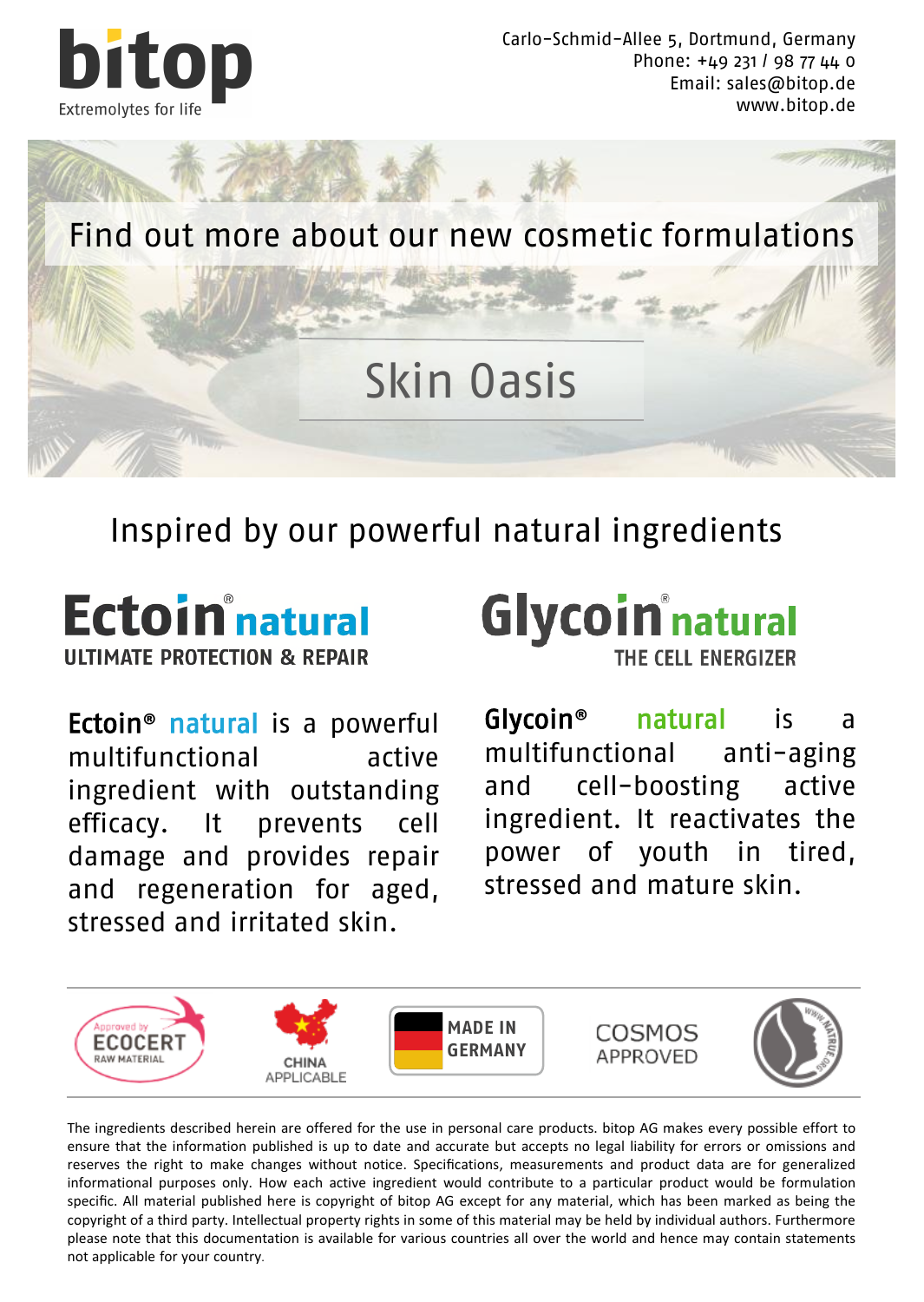



# Skin Oasis

### Rescue Moisturizing Splash

with Ectoin® natural and Glycoin® natural

This water supports an even and healthy skin tone.

| Phase | Product                                   | <b>INCI</b>                                         | %     |
|-------|-------------------------------------------|-----------------------------------------------------|-------|
| A     | Deionized Water                           | Agua (Water)                                        | 80.15 |
|       | Sodium Citrate <sup>2</sup>               | Sodium Citrate                                      | 0.10  |
|       | Kelcogel CG-LA 3                          | Gellan Gum                                          | 0.15  |
|       | Calcium Lactate (5%) <sup>2</sup>         | Calcium Lactate                                     | 6.00  |
| В     | Hydrolite® 5 Green <sup>6</sup>           | Pentylene Glycol                                    | 5.00  |
|       | 1,2 Propylene Glycol Care 4               | Propylene Glycol                                    | 5.00  |
|       | Ectoin <sup>®</sup> natural <sup>1</sup>  | <b>Ectoin</b>                                       | 1.00  |
|       | Glycoin <sup>®</sup> natural <sup>1</sup> | <b>Glyceryl Glucoside</b>                           | 1.00  |
|       | Miglyol ® 829 eco 5                       | Caprylic/Capric/Succinic Triglyceride               | 1.50  |
|       | D&C Green No. 6 <sup>6</sup> (0,1%)       | Green 6 (CI 61565),<br>Caprylic/Capric Triglyceride | 0.10  |

Heat water to 50 °C and add the components Sodium Citrat and Kelcogel CG-LA while stirring. At temperature add Calcium Lactate solution to build up the gel network.

Cool down and add the ingredients of phase B in order at  $45$  °C. Mix the components of phase C separately, add the blue oil phase drop-by-drop while stirring at 35 °C and immediately fill in a sprayable bottle. Let it cool down until room temperature. A sprayable rigid (thixotropic) gel is formed.

Suppliers: <sup>1</sup>bitop AG, <sup>2</sup> Several, <sup>3</sup>Rahn, <sup>4</sup> BASF, <sup>5</sup>IOI, <sup>6</sup> Symrise

The information presented herein is believed to be accurate and reliable, but no warranty or guarantee, expressed or implied, is made regarding the information or the performance of any product. Further, nothing contained herein shall be taken as any inducement or recommendation to use, manufacture or sell that may infringe any patents or any other proprietary rights now or hereafter in existence, nor to imply compliance with any regulatory requirements.



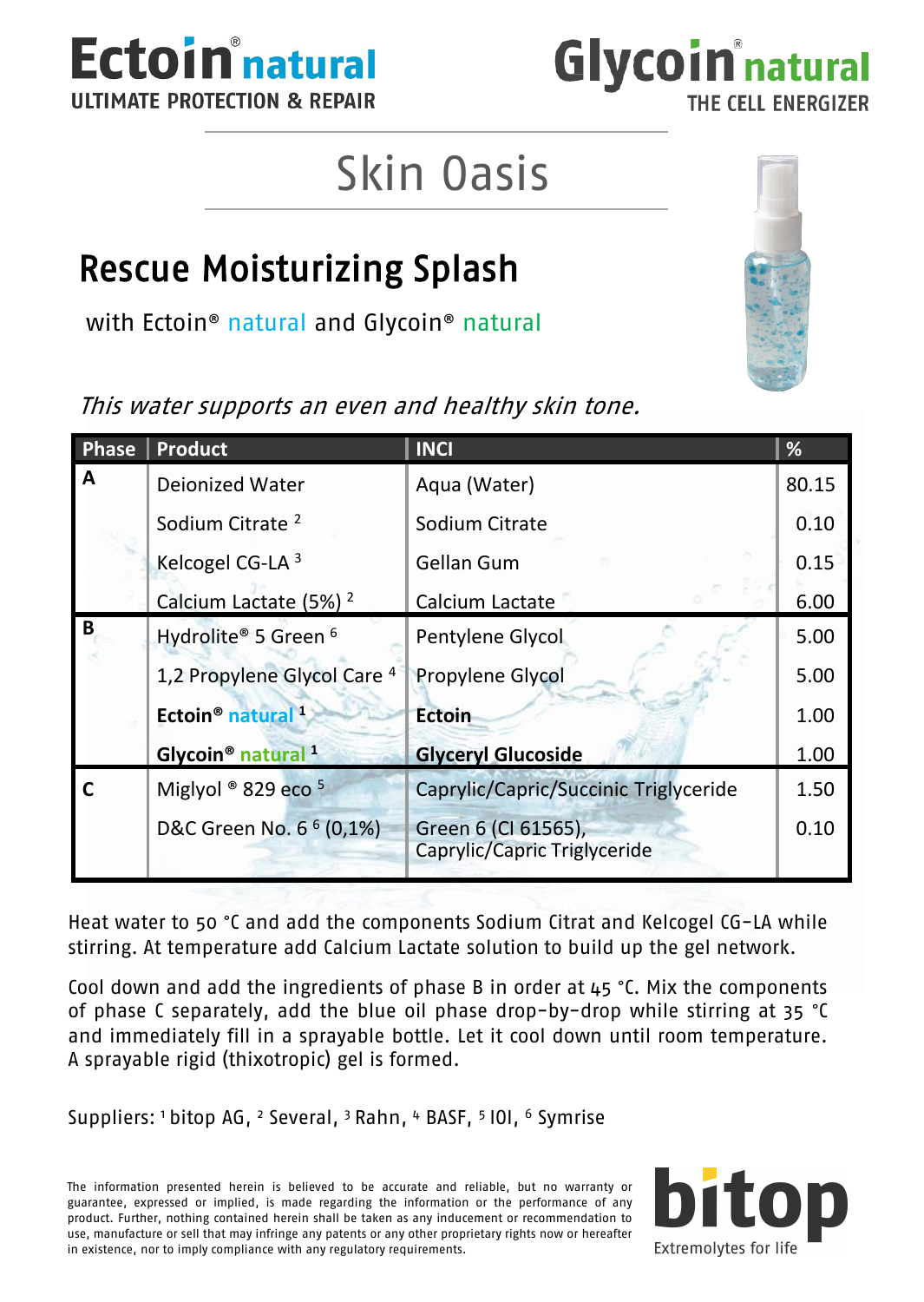

# Skin Oasis

## Revitalizing Hydro2Tone Elixir

with Ectoin® natural



This toner protects and refreshes skin in the urban jungle.

|   | Phase   Product                                 | <b>INCI</b>                                           | %     |
|---|-------------------------------------------------|-------------------------------------------------------|-------|
| A | Dejonized Water                                 | Aqua (Water)                                          | 61.90 |
|   | Ectoin <sup>®</sup> natural <sup>1</sup>        | Ectoin                                                | 0.50  |
|   | Glycerin, 85% <sup>2</sup>                      | Glycerin, Agua (Water)                                | 3.00  |
|   | Dermosoft <sup>®</sup> Pentiol eco <sup>3</sup> | Pentylene Glycol                                      | 5.00  |
|   | Sodium Chloride <sup>2</sup>                    | Sodium Chloride                                       | 0.30  |
| B | Myritol <sup>®</sup> 312 <sup>4</sup>           | Caprylic/Capric Triglyceride                          | 25.00 |
|   | Baobab Oil organic <sup>5</sup>                 | Adansonia Digitata Seed Oil                           | 0.50  |
|   | Seatons Refined Sweet Almond Oil <sup>6</sup>   | Prunus Amygdalus Dulcis<br>(Sweet Almond) Oil         | 0.50  |
|   | Dermofeel <sup>®</sup> Sensolv MB <sup>3</sup>  | Isoamyl Laurate                                       | 3.00  |
|   | Dermofeel ® Toco 70 non-GMO 3                   | Tocopherol, Helianthus<br>Annuus (Sunflower) Seed Oil | 0.10  |
|   | D&C Green No. 6 (0,1%) 7                        | Green 6 (CI 61565),<br>Caprylic/Capric Triglyceride   | 0.20  |

Mix the ingredients of Phase A until homogenous. In a separate vessel, mix the ingredients of Phase B until homogenous (prepare the dye solution separately). Add Phase B to Phase A.

Suppliers: 1 bitop AG, 2 Several, 3 Evonik, 4 BASF, 5 Frutelia, 6 Croda, 7 Symrise

The information presented herein is believed to be accurate and reliable, but no warranty or guarantee, expressed or implied, is made regarding the information or the performance of any product. Further, nothing contained herein shall be taken as any inducement or recommendation to use, manufacture or sell that may infringe any patents or any other proprietary rights now or hereafter in existence, nor to imply compliance with any regulatory requirements.